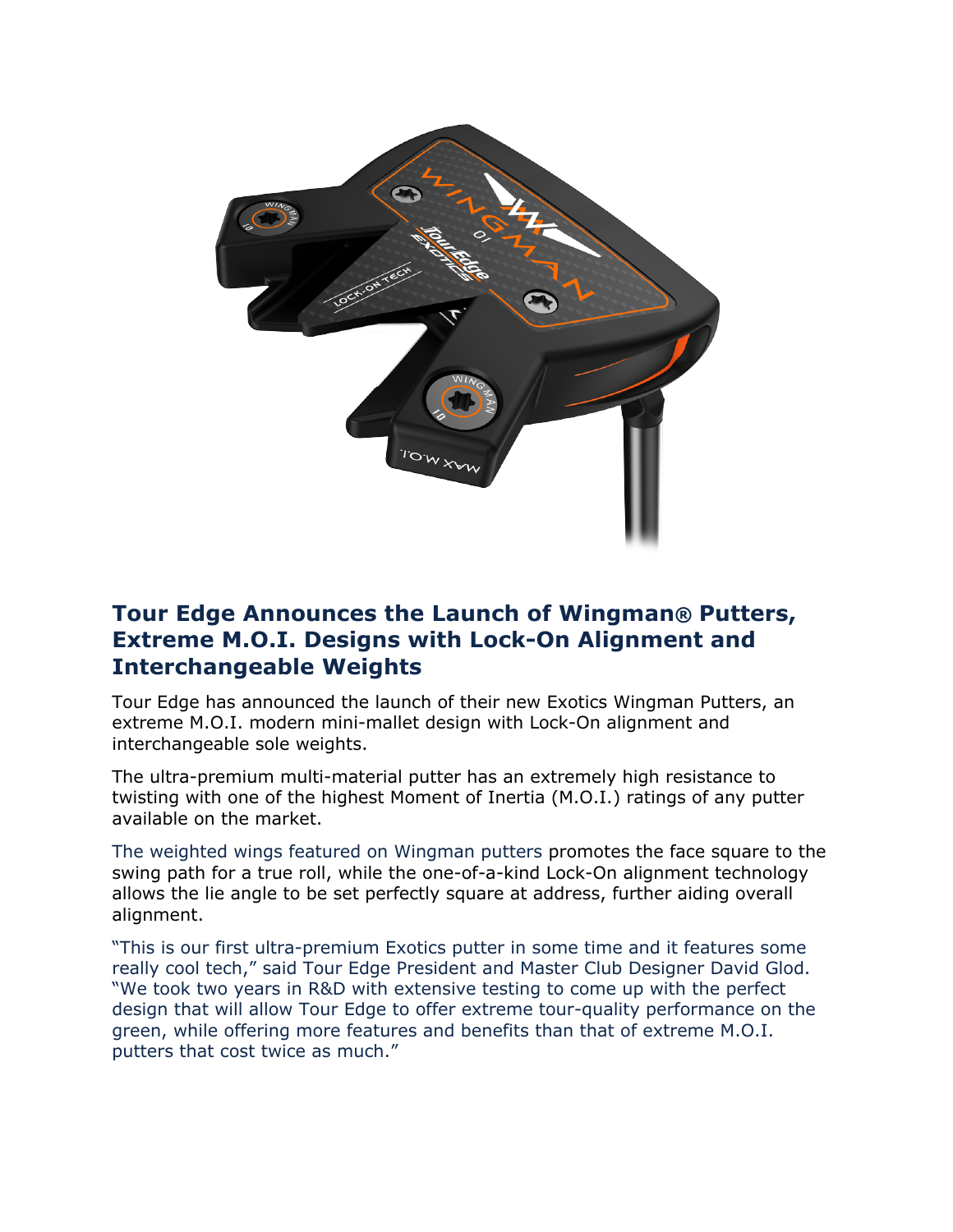Wingman putters will be featured at the 2020 PGA Merchandise Show and will be available for purchase worldwide on April 1, 2020. Wingman will carry a retail price of \$199.99.

Interchangeable weights on the sole of the Wingman putter come in 3, 8 and 15 grams, with the 3-gram weight being the standard option. A separate interchangeable weight kit including two 8-gram weights and two 15-gram weights gives golfers the option of adding or subtracting more overall weight to the heel and toe of the clubhead to obtain their preferred feel.

Many golfers choose to adjust the overall weight to lighter for faster greens and heavier for slower greens. The standard head weight of the Wingman putters is 355 grams with the 3-gram weights.

By using the weight kit, nine different possible weight combinations and six different head weights can be achieved with the Wingman weighting system, with a maximum head weight of 379 grams being possible.

Adding more weight bias weight to heel to toe is also something savvy golfers will take advantage of in the Wingman design. More weight in the heel will assist those who lag and leave the toe open in their stroke. Golfers with a tendency to pull their putts will benefit from more weight on the toe.

| <b>TOE</b>      | <b>HEEL</b>     | <b>TOTAL HEAD</b> |                      |
|-----------------|-----------------|-------------------|----------------------|
| <b>WEIGHT</b>   | <b>WEIGHT</b>   | <b>WEIGHT</b>     | <b>RESULT</b>        |
| 3g              | 3 g             | 355 <sub>g</sub>  | <b>Balance Light</b> |
| 3g              | 8g              | 360 <sub>g</sub>  | Mid Heel             |
| 3g              | 15 <sub>g</sub> | 367 <sub>g</sub>  | <b>Extreme Heel</b>  |
| 8g              | 3g              | 360 <sub>g</sub>  | Mid Toe              |
| 15 <sub>g</sub> | 3g              | 367 <sub>g</sub>  | <b>Extreme Toe</b>   |
| 8g              | 8g              | 365 <sub>g</sub>  | <b>Balance Mid</b>   |
| 8g              | 15 <sub>g</sub> | 372 <sub>g</sub>  | <b>Heavy Heel</b>    |
| 15 <sub>g</sub> | 8g              | 372g              | <b>Heavy Toe</b>     |
| 15 <sub>g</sub> | 15 <sub>g</sub> | 379 <sub>g</sub>  | <b>Balance Heavy</b> |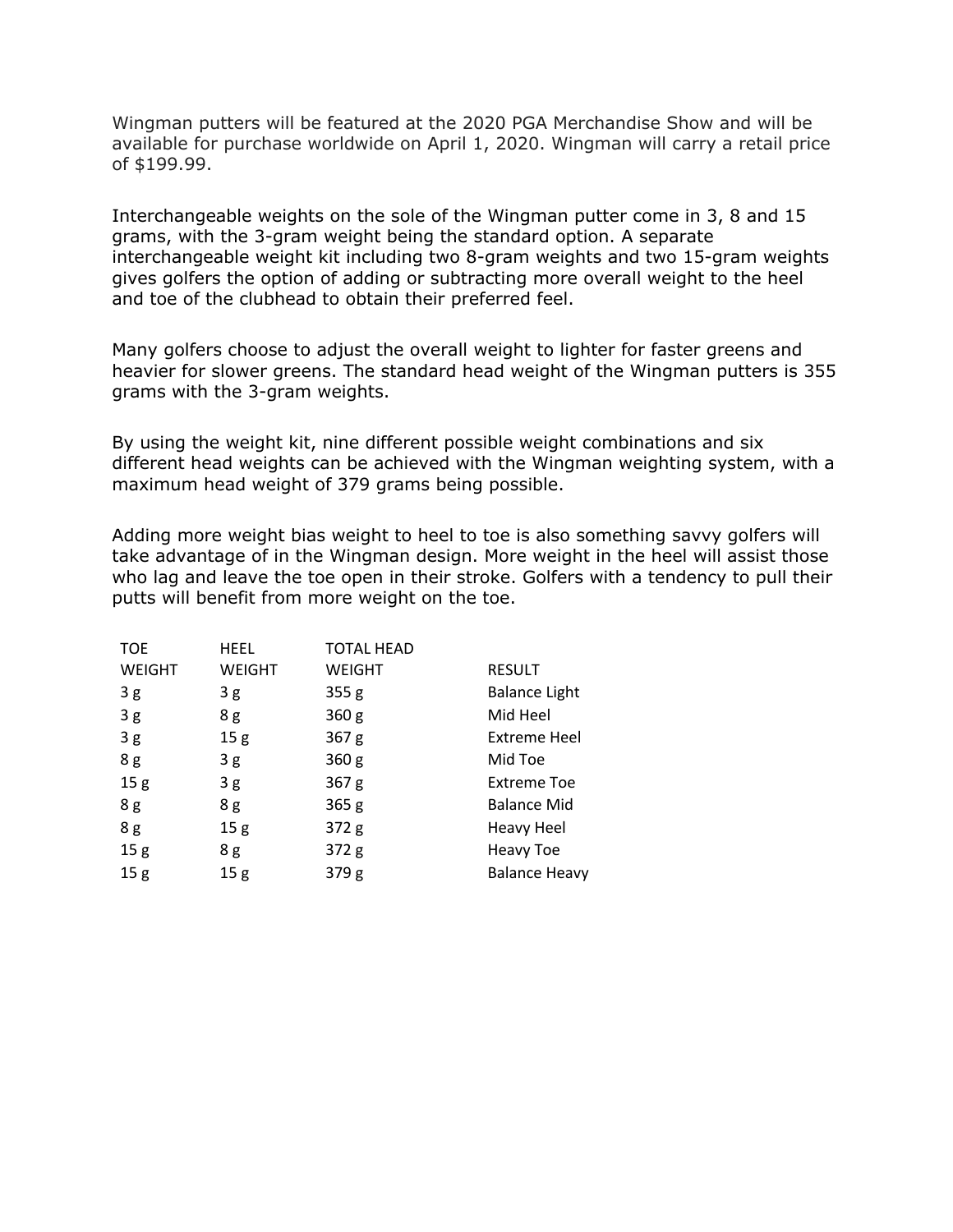

The face insert is made from a Surlyn that was fine tuned to find the optimal durometer hardness rating that determines the sound and feel of the face.

The Wingman putter face features MicroGroove technology that provides a soft, yet pure feel upon contact. The horizontal MicroGrooves improve forward roll earlier in the putt and reduces skidding off the face to create a better roll.

Also helping to perfect roll is a Carbon Fiber sole plate on the bottom of the Wingman. The sole plate helps redistribute weight to the

sides and back of the clubhead to help increase the M.O.I. and acts as an internal structure to further improve sound and feel.

The stock shaft of the Wingman series is the KBS CT Tour putter shaft, the first shaft KBS has manufactured for a putter. This stepless steel-putter has a stiffer structure throughout the shaft and specifically in the tip to provide more stability. The firmer profile makes the putter feel easier to control and provides better head awareness.

The steel shaft features a black PVD paint job that matches the look and feel of the Wingman head and provides a cool graphite look that has become popular on the PGA TOUR.

A jumbo Wingman branded Sink Fit Straight grip from Lamkin features a distinctive contoured shape and exclusive Fingerprint Technology. The Sink Fit Straight encourages lighter grip pressure and a smoother putting stroke.

Three hosel options are available, the Wingman-01/Toe-Hang hosel, Wingman-02/ Face-Balanced and Wingman-03/Center-Shafted model. All models are available in 33", 34" and 35" in RH only.



WINGMAN -01

This Wingman-01 features a Mid-Toe-Hang (30 °) that is ideal for a putting stroke with a slight arc, where the closing angle on the forward stroke is moderate and compensates against the tendency to pull a putt left.

The slight arc is the stroke that the majority of golfers have shown to produce and the kind of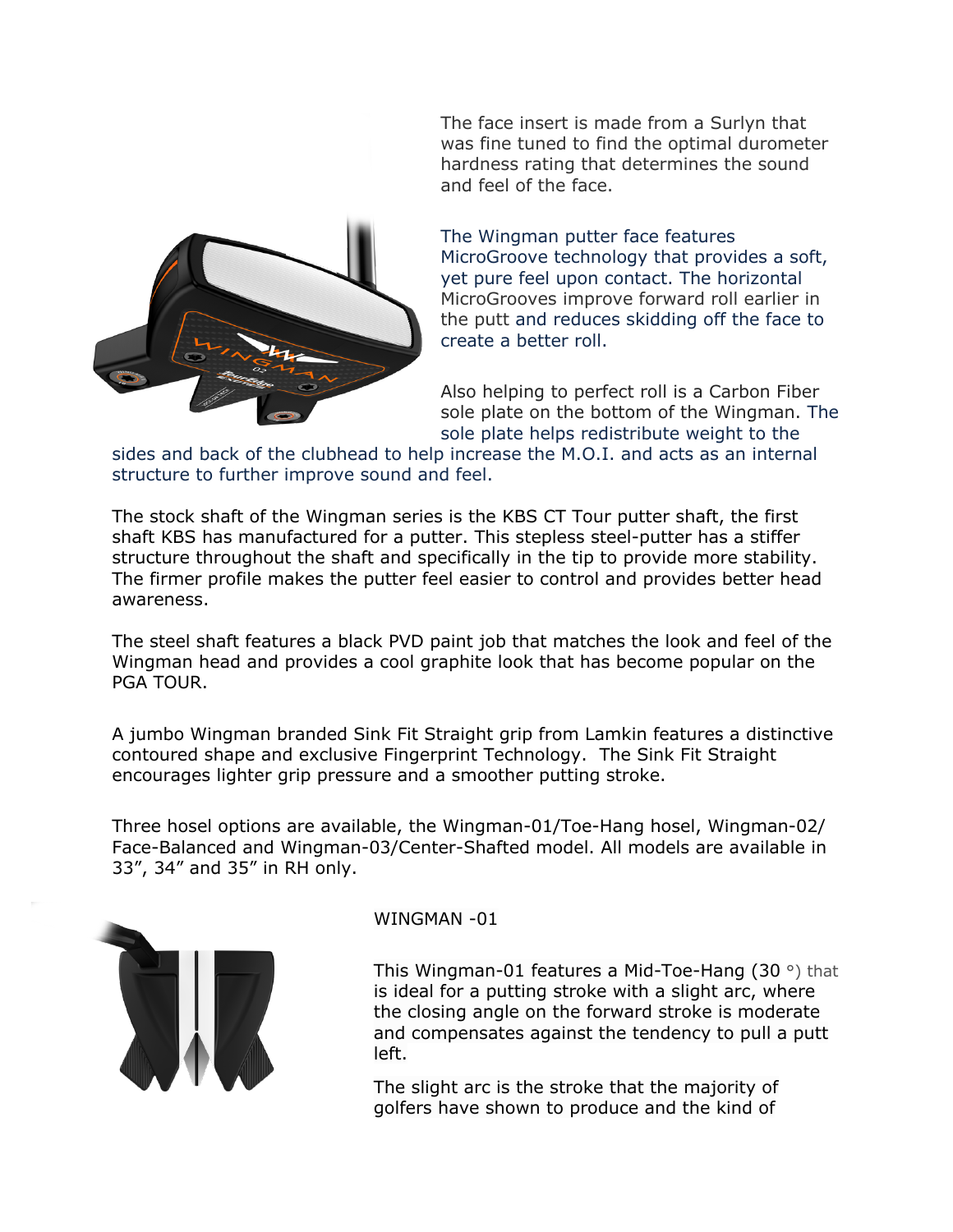motion that usually matches best with blade putters. In addition to the Wingman-01 providing the ability to use the same stroke as a blade, it also offers the offcenter-hit forgiveness of an oversized mallet due to its extreme M.O.I. properties.





#### WINGMAN-02

The Face-Balanced Wingman-02 model is designed for a pendulum straight back, straight through putting stroke due to the face of the putter rotating less during the putting stroke. This true square back to square through stroke creates a consistent blocking motion in the stroke, making it harder to putt off-line, even on mishits away from the center of the face.

### WINGMAN-03

The Wingman-03 Center-Shafted putter provides an alignment oriented Face-Balanced putter that promotes a more stable stroke that is easier to keep from drifting right or left when hitting straight through the ball.

With equal amounts of weight in the heel and toe, this type of club suits a player who keeps his eyes directly above the ball and takes the club straight back and swings straight through the ball. The Wingman-03 model features the single white alignment line that many players prefer.

## **Lifetime Warranty**

All Tour Edge Exotics clubs are backed with a lifetime warranty that covers any manufacturer defects for the life of the product.

## **About Tour Edge**

Tour Edge, an American owned and operated company for more than 34 years, manufactures and sells golf clubs under three distinct brand names: Exotics, Hot Launch and their "Get in the Game" products.

In 1986, David Glod founded Tour Edge with a focus on offering high quality and technologically advanced golf products that were as cutting edge as they were affordable.

Today, Glod is considered one of the preeminent master club designers in golf club design and has led Tour Edge to be a Top 10 manufacturer in every club category. Tour Edge products have been in play on the PGA TOUR, PGA Tour Champions,